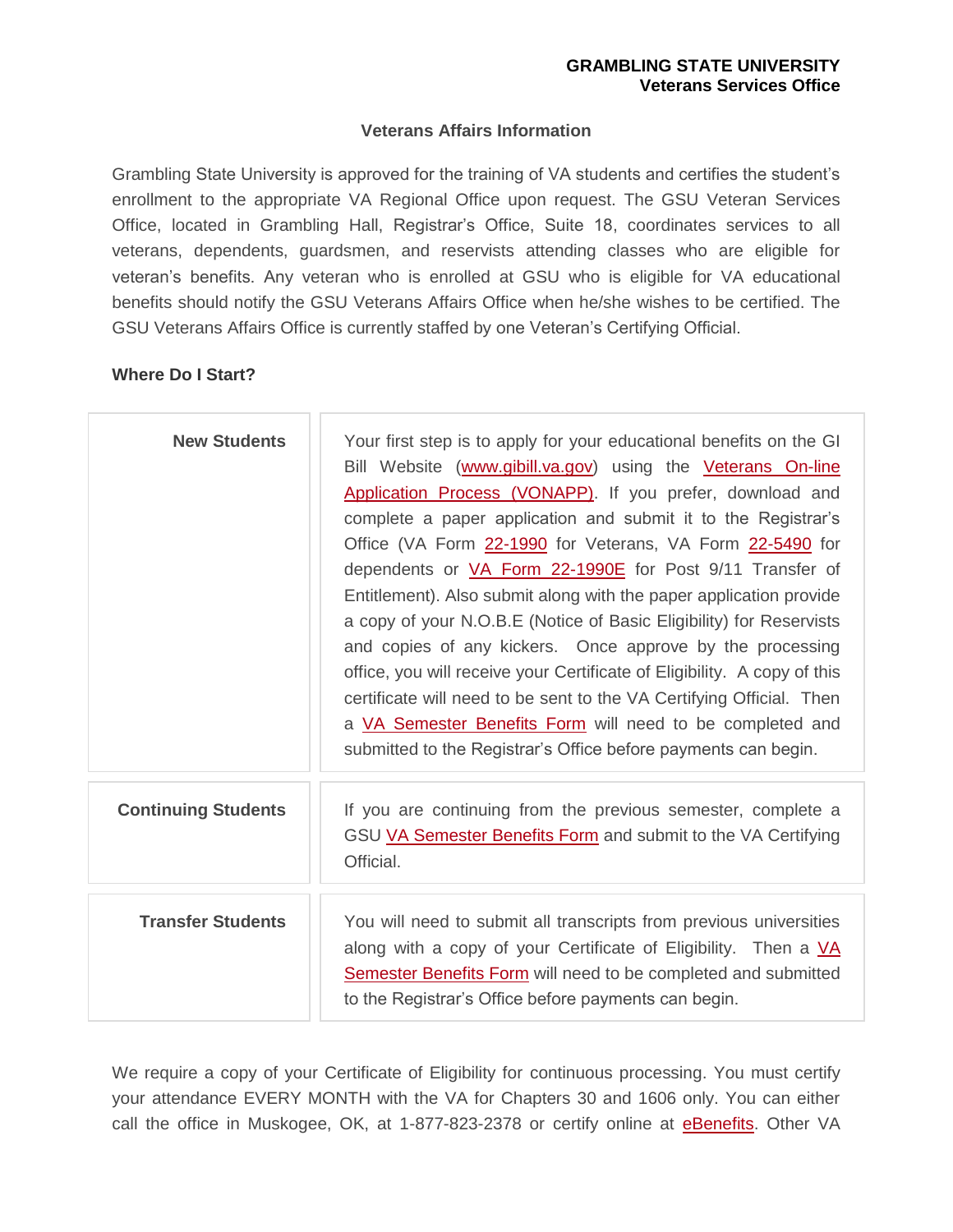information can be obtained by contacting the VA Regional Office in Oklahoma at 1-888-GIBILL-1 (1-888-442-4551).

# **Reservist and National Guard Mobilization/Activation Policy**

- *1. Awarding of Academic Credit/Grades* 
	- A. Mobilization/Activation during the first fourteen (14) class days of a regular semester [seven (7) days for summer sessions] will result in the complete withdrawal of the student from the university without penalty and without punitive grade.
	- B. Mobilization/Activation during the period between the fifteenth (15th) class day [eight (8th) class day for summer sessions] and the last day to withdraw from classes with a grade of "W" will result in the awarding of the grade of "W" in all classes in which the student is officially enrolled.
	- C. Mobilization/Activation during the period between the next class day after the last day to withdraw from classes with a grade of "W" and approximately one (1) to two (2) weeks [five (5) to ten (10) class days] prior to the end of a regular semester [three (3) to six (6) class days for a summer session] will result in the student:
		- 1) choosing to take the grade of "W" in all courses in which the student is officially enrolled; or
		- 2) requesting with the concurrence of the instructors of the affected courses in which the student is officially enrolled, to take an incomplete grade in some or all of these courses. Students are cautioned that prolonged absence may affect their ability to complete the coursework required for removal of incomplete grades. The student may choose to take the grade of "W" in some courses and request the grade of incomplete (with the instructor's concurrence) in other courses.
	- D. Mobilization/Activation during the last five (5) to ten (10) class days of a regular semester [three (3) to six (6) class days for a summer session] will result in the student:
		- 1) choosing to take the grade of "W" in all courses in which the student is officially enrolled; or
		- 2) requesting, with the concurrence of the instructors of the affected courses in which the student is officially enrolled, to take an incomplete grade in some or all of these courses. The student may choose to take the grade of "W" in some courses and request the grade of incomplete (with the instructor's concurrence) in other courses; or
		- 3) requesting, with the concurrence of the instructors of the affected courses in which the student is officially enrolled, to receive a final grade in some